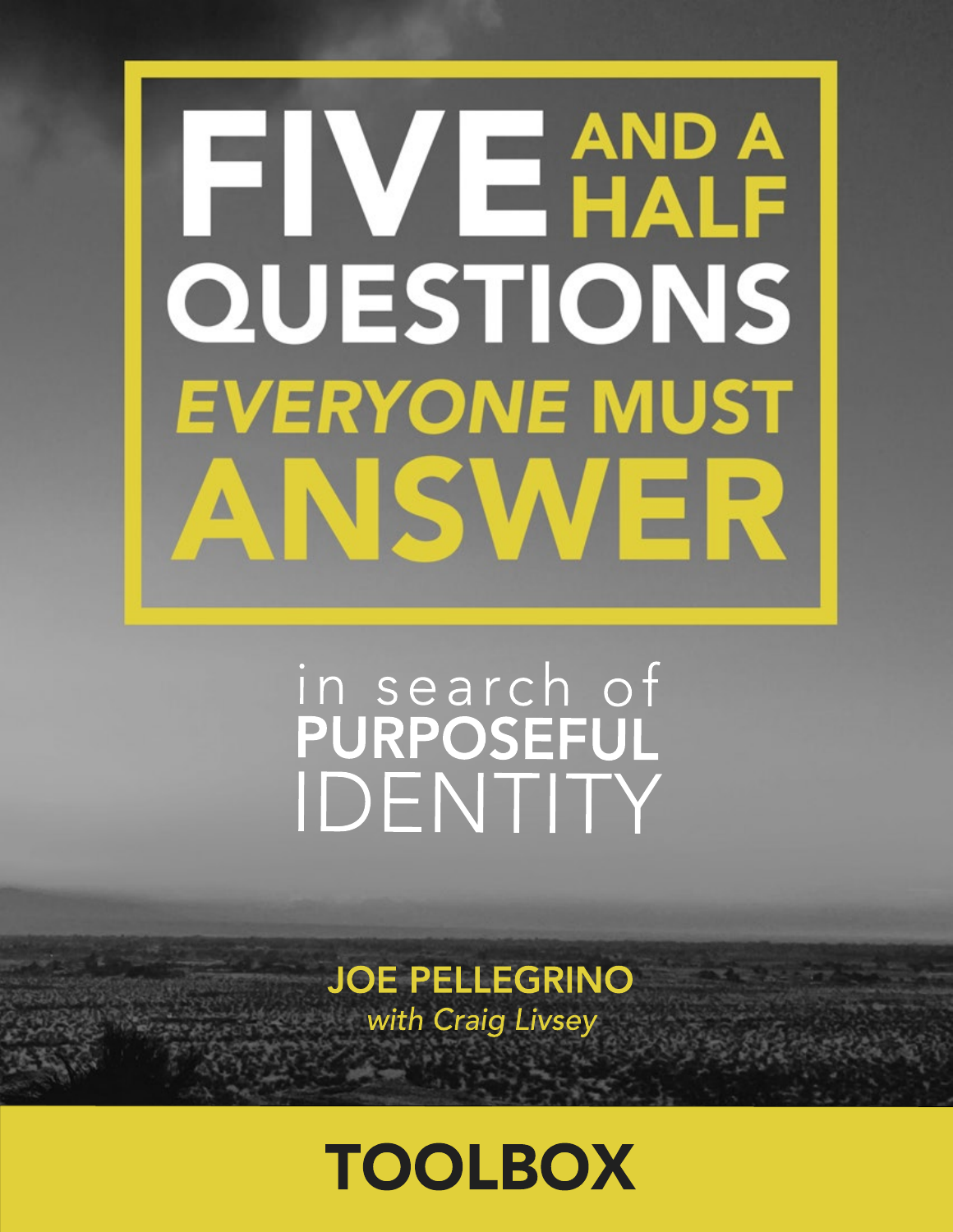# **TOOL #1: YOUR PERCEIVED STRENGTHS**

You probably think there's some big secret to discovering your strengths. No secret. All you need is self-awareness and effort. They are in you right now. Recognizing them is critical. Strengths are your dominant thinking, feeling, and doing patterns. With proper recognition, you can enhance any strength within you. How can you recognize them? Try this:

First, write down what you believe are your strengths.



Next, ask someone who will give you honest feedback what they think of your list. They may tell you that they don't recognize these strengths in you. Ask them why. Then ask them if they see any strengths in you that you're not aware of. Do this with a few people. Be sure the people you ask are ones who love you and have your best interests at heart. Then compare. Once you've discovered some mutual recognition, begin to build on your findings.

There are several other tools that will help you identify your strengths through personality testing. They include Strengths Finder 2.0, DiSC, and Myers-Briggs Type Indicator to name a few. These can help you find your core preferences and patterns for thinking, feeling, and doing. You grow stronger when you spend time in your strengths. By directing all your energy to your strengths, you'll surely get the results you aim for more quickly. (Just keep in mind that there's a difference between skills and strengths. Skills are things that you learn over time, while strengths come naturally.) By focusing on your strengths, you become more efficient, creative, and productive. The byproduct of this is you will be happier and more fulfilled.

So how do you build your strengths? Start by asking yourself what you're doing to grow your strengths on a daily basis. For example:

- What are you reading?
- What are you listening to?
- What are you watching?
- Who are you talking to?
- What are you writing?

IMPORTANT: The content and context are what enables you to grow in your strengths.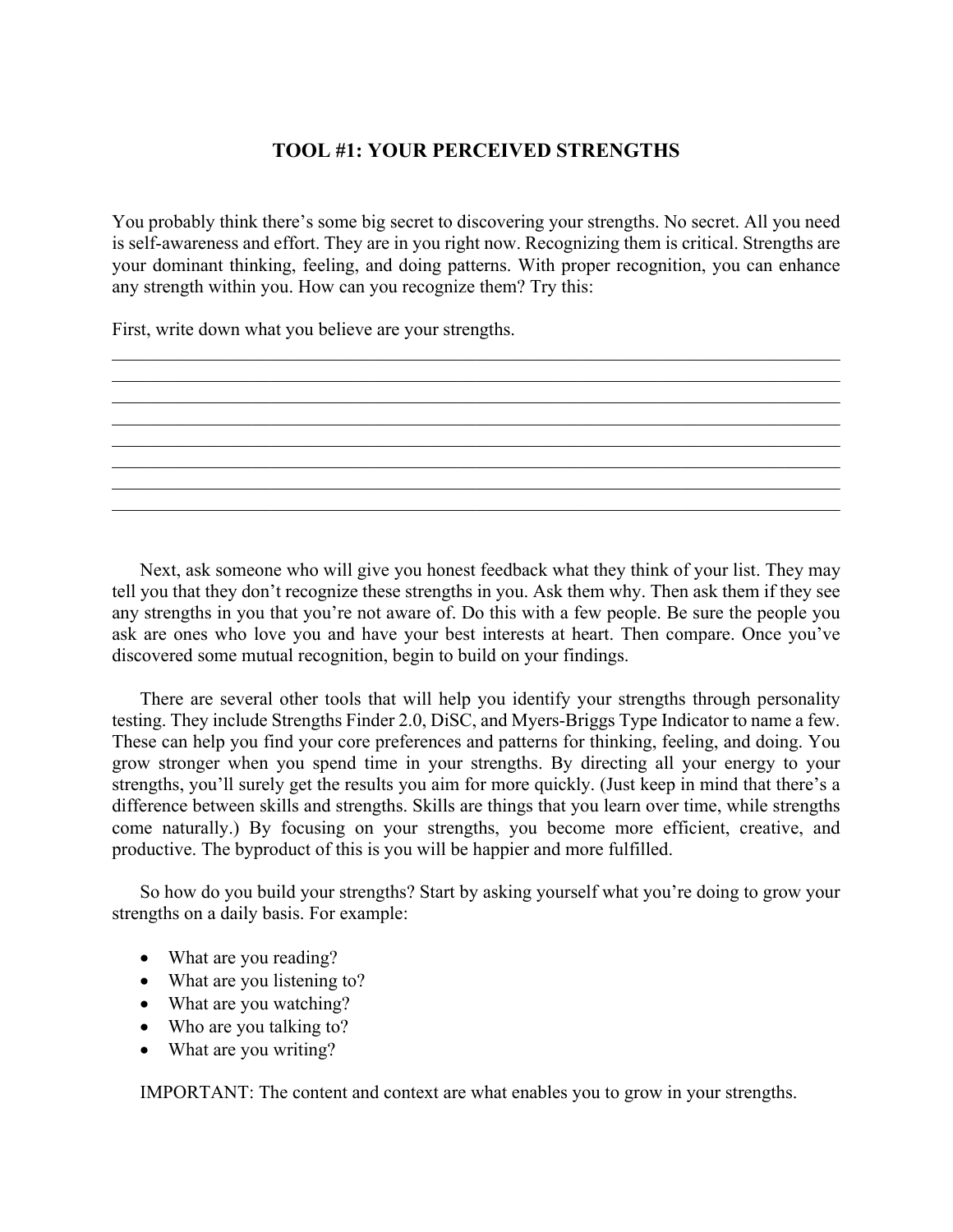# **TOOL #2: THE FIVE FINGERS OF STRENGTH**

A great tool to unlock strengths is The Five Fingers of Strengths. This tool uses your own hand as a guide.

# **1. The Thumb: This is the hands' strongest appendage. The thumb has power.**

• Identify the top strengths within you. Use Tool  $#1$ .

# **2. The Pointer: This finger points the way.**

How can you see the greatest strength you possess put into action in the future?

# **3. The Middle:** The middle finger stretches out past all the others, taking risks.

What risks do you have to take to make your strength a focal point of your life?

**4. The Ring:** It is quiet but paramount. The ring represents a commitment.

What do you have to commit to so your strength can grow?

**5. The Pinkie:** The pinkie is the great equalizer. It completes the hand and helps hold everything together. This finger represents the little things.

What are the little things you can change today to feed your strengths?

This tool will help you discover hidden strengths that need uncovering. The following tool will expose the habits and routines that are holding you back from progression.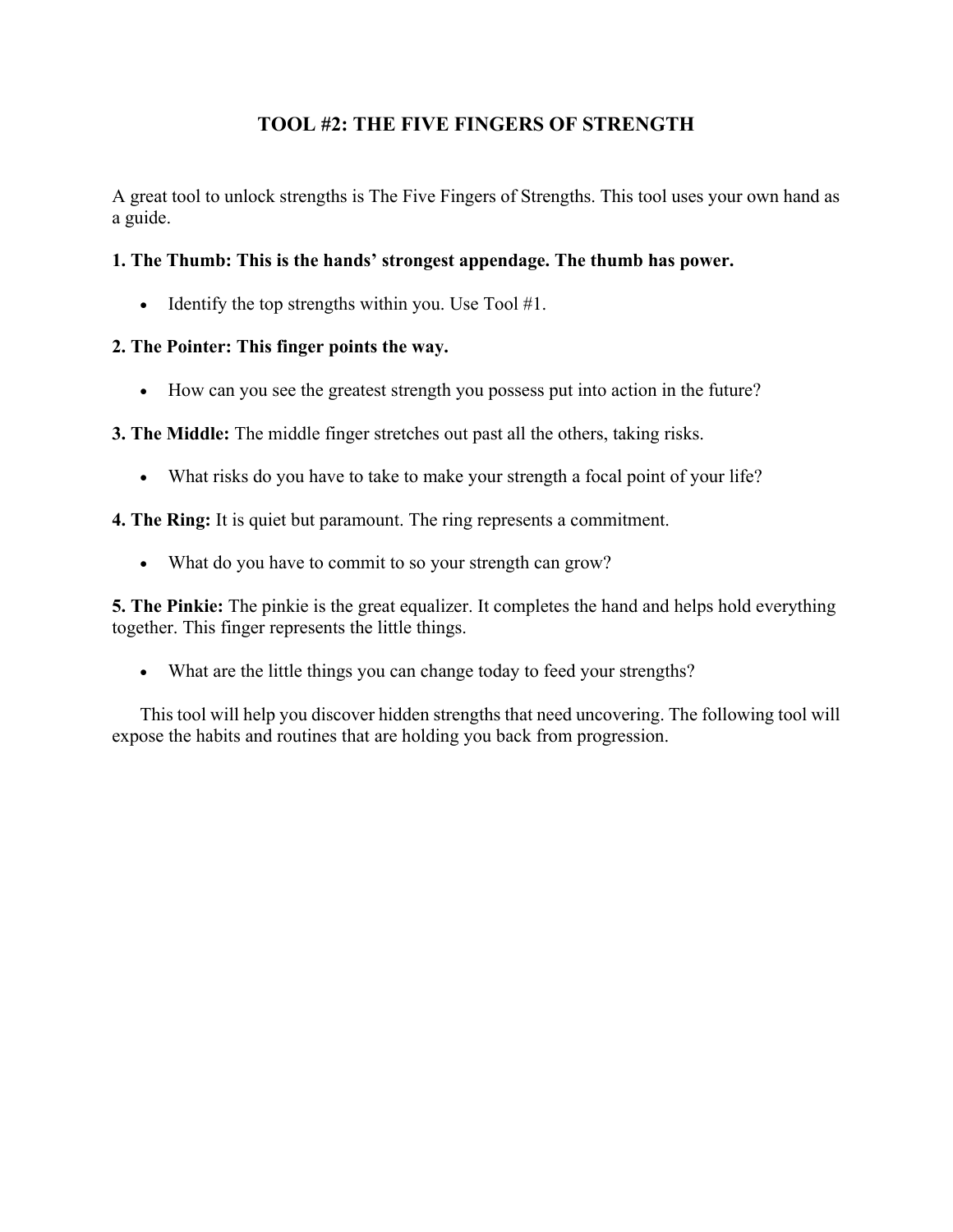# **TOOL #3: THE RIGHT SOIL**

Where are the places you go to promote your strengths to shine? Michael Jordan's place was the court. Terry Fox's was the road. Who are the people who both encourage you and push you to be the best you? For me, it's my family and an inner circle of men who I know have my back. What I am asking is, what is the right soil that promotes your strengths, so they shine?

For some people, it's the library. For others, it's the gym. For others, it's a person, like a coach or friend. Again, you must recognize these places and people in your life so you can thrive. If you ignore or are unaware of your surroundings and influences, it's easy to plant seeds of greatness in the wrong soil and therefore never experience the growth that would have occurred had they been planted in good soil.

 $\_$  ,  $\_$  ,  $\_$  ,  $\_$  ,  $\_$  ,  $\_$  ,  $\_$  ,  $\_$  ,  $\_$  ,  $\_$  ,  $\_$  ,  $\_$  ,  $\_$  ,  $\_$  ,  $\_$  ,  $\_$  ,  $\_$  ,  $\_$  ,  $\_$  ,  $\_$  ,  $\_$  ,  $\_$  ,  $\_$  ,  $\_$  ,  $\_$  ,  $\_$  ,  $\_$  ,  $\_$  ,  $\_$  ,  $\_$  ,  $\_$  ,  $\_$  ,  $\_$  ,  $\_$  ,  $\_$  ,  $\_$  ,  $\_$  ,  $\mathcal{L}_\mathcal{L} = \mathcal{L}_\mathcal{L} = \mathcal{L}_\mathcal{L} = \mathcal{L}_\mathcal{L} = \mathcal{L}_\mathcal{L} = \mathcal{L}_\mathcal{L} = \mathcal{L}_\mathcal{L} = \mathcal{L}_\mathcal{L} = \mathcal{L}_\mathcal{L} = \mathcal{L}_\mathcal{L} = \mathcal{L}_\mathcal{L} = \mathcal{L}_\mathcal{L} = \mathcal{L}_\mathcal{L} = \mathcal{L}_\mathcal{L} = \mathcal{L}_\mathcal{L} = \mathcal{L}_\mathcal{L} = \mathcal{L}_\mathcal{L}$ 

 $\mathcal{L}_\text{max} = \mathcal{L}_\text{max} = \mathcal{L}_\text{max} = \mathcal{L}_\text{max} = \mathcal{L}_\text{max} = \mathcal{L}_\text{max} = \mathcal{L}_\text{max} = \mathcal{L}_\text{max} = \mathcal{L}_\text{max} = \mathcal{L}_\text{max} = \mathcal{L}_\text{max} = \mathcal{L}_\text{max} = \mathcal{L}_\text{max} = \mathcal{L}_\text{max} = \mathcal{L}_\text{max} = \mathcal{L}_\text{max} = \mathcal{L}_\text{max} = \mathcal{L}_\text{max} = \mathcal{$ 

Try this simple tool, called The Right Soil:

#### **1. List ten people that influence your time. Then answer these questions:**

- Does this person build me up? Yes No
- Does this person care about my success? Yes No
- What does this person mean to me?

#### **2. List five places you go that** *consume* **your time. Then answer these questions:**

- Does this place inspire me? Yes No
- Is this place contributing to my strengths? Yes No
- Who else does this place attract?

**3. Now, once you've taken an in-depth look at those questions, ask yourself this:** *For my strengths to shine, what is the right soil that promotes just that?* 

This tool is universal. You can do it with your spouse, kids, friends, and colleagues—anyone who can help provide the answers you're looking for. The deeper you go, the more your eyes will be opened to who and what places are aiding or hindering your strengths. After completing these tool activities, plug in what you know and watch your strengths grow in power.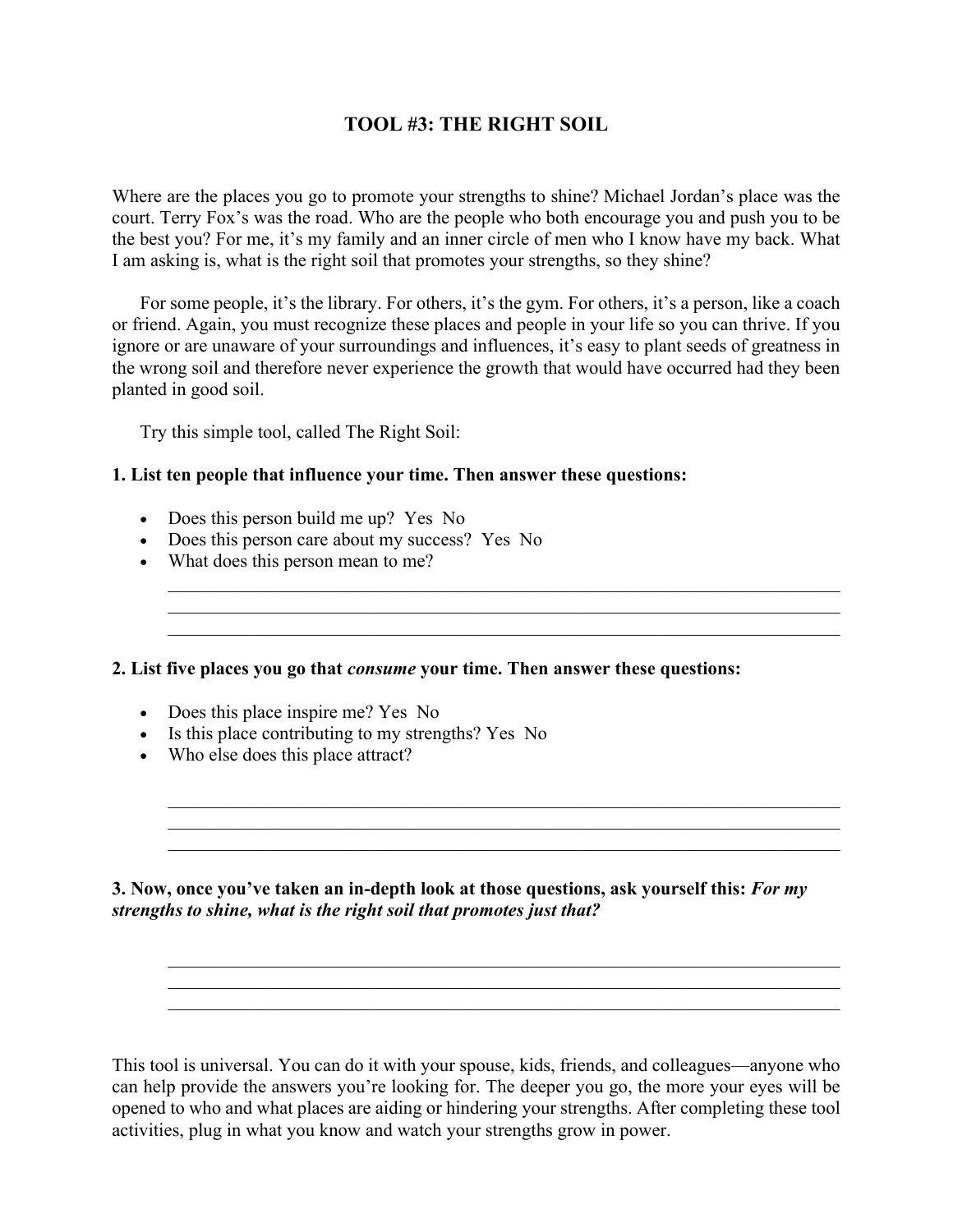### **TOOL #4: FIND A FRIEND**

Character weaknesses and life-changing experiences can pose a severe threat to our true identity if we allow them to take root. One of the best ways I have found to unplug such weaknesses is by having someone that I can share my burdens with, a person who holds me accountable to change a friend.

 I know many of us would rather skip that part. We don't want to waste time on improving a part of ourselves that we can easily keep hidden. Sometimes we are afraid to think about what has happened in the past. The result is internalizing thoughts, feelings, and struggles, and a tendency to travel the road alone when, on either side, there are people who are willing to help. Our journey toward purposeful identity doesn't have to be isolated; we should not detach from each other. So reach out and ask a friend to keep you accountable. Take it from me. It's a daily battle, a continual surrender, when it comes to character weakness or a life-altering experience. Every day we fight to lay down our pride, our lying, our cheating, our wandering eyes, the troublesome grip of the past. I am grateful for my friends who have been there for me, to listen and keep me in the fight.

 $\mathcal{L}_\mathcal{L} = \mathcal{L}_\mathcal{L} = \mathcal{L}_\mathcal{L} = \mathcal{L}_\mathcal{L} = \mathcal{L}_\mathcal{L} = \mathcal{L}_\mathcal{L} = \mathcal{L}_\mathcal{L} = \mathcal{L}_\mathcal{L} = \mathcal{L}_\mathcal{L} = \mathcal{L}_\mathcal{L} = \mathcal{L}_\mathcal{L} = \mathcal{L}_\mathcal{L} = \mathcal{L}_\mathcal{L} = \mathcal{L}_\mathcal{L} = \mathcal{L}_\mathcal{L} = \mathcal{L}_\mathcal{L} = \mathcal{L}_\mathcal{L}$ 

Who can I share my life with without be judged?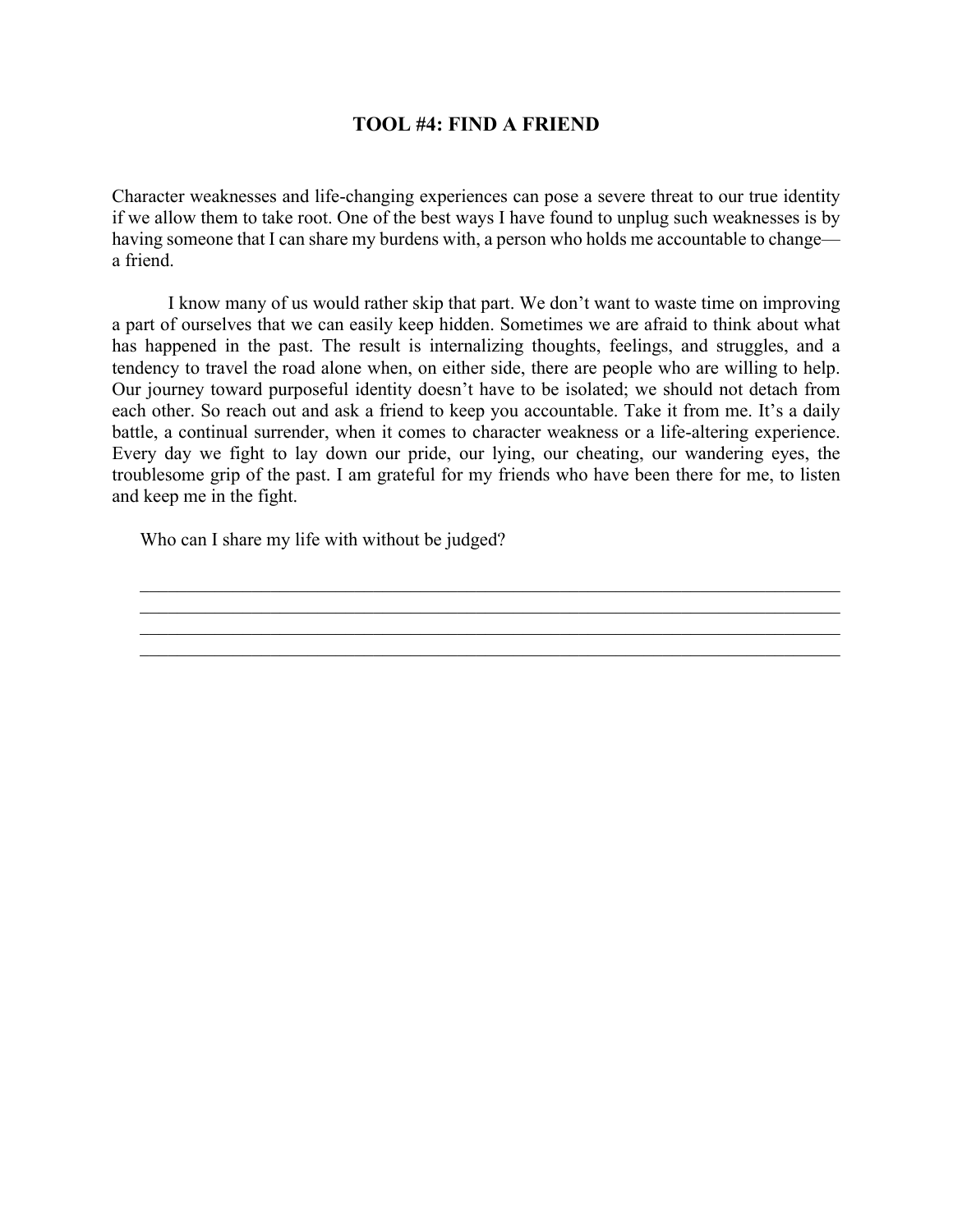#### **TOOL #5: HEALTHY WEAKNESS AWARENESS FORMULA**

#### **WHAT ARE MY WEAKNESSES, REALLY?**

The truth will set you free, so let's get to it. The world is the Identity Thief's playground. Moment after moment, he will lie, try to intimidate you and hide your purpose from you, discourage you, and destroy any attempt you make at progress. One look at the Terry Fox and Nick Vujicic stories, and you know what I'm saying. A place where the Identity Thief can't reside is in a place of honesty. One thing he does want is for us to believe that our weaknesses are irreversible. However, when our strengths are working together in concert, our shortcomings are more easily overcome.

 Simply put, for us to recognize our weaknesses, we must first be honest with ourselves. Then we need to engage our strengths so that we can be overcomers. Let's make some progress and figure out a weakness or two.

When asking ourselves about a weakness, we can either be honest or dishonest, constructive or destructive. The formulas below are designed for a person who is taking an active introspective and extrospective look at their self-weaknesses - be they DNA, life-altering, or character. Like the previous tools, where you investigated your strengths, the sole purpose of this tool is to help you identify your weaknesses.

There is a problem, however. People typically don't like recognizing weaknesses. Some will avoid recognition at all cost and obtain a delusional perspective on what their real weaknesses are, never truly being able to pinpoint what weaknesses need attention. Others hyperinflate their weaknesses and in the process become unjustifiably depressed because they allow self-pity into the equation. It is always wise to avoid self-pity.

There are four formulas listed below, but only one works for sure, kind of like the parable Jesus used about the seed sower and the four different types of soil. He laid out each path and the result of each one to avoid, but he also revealed the right path and soil to plant seeds in.

#### *Step 1*

The first thing to do is list as many perceived traits, skills, interests, goals, visions, etc. that you want to review about yourself. Then ask if they are a weakness and follow the formula outlines to get a true answer. (Hint: Doing this activity with someone who knows you well may yield better results.) Here are the possible formulas when asking yourself about weaknesses.

#### *Step 2*

#### **Ask + Dishonest with Oneself = Delusional Weakness Awareness**

It is delusional because, from the beginning, dishonesty with self has polluted the person's ability to see reality purely.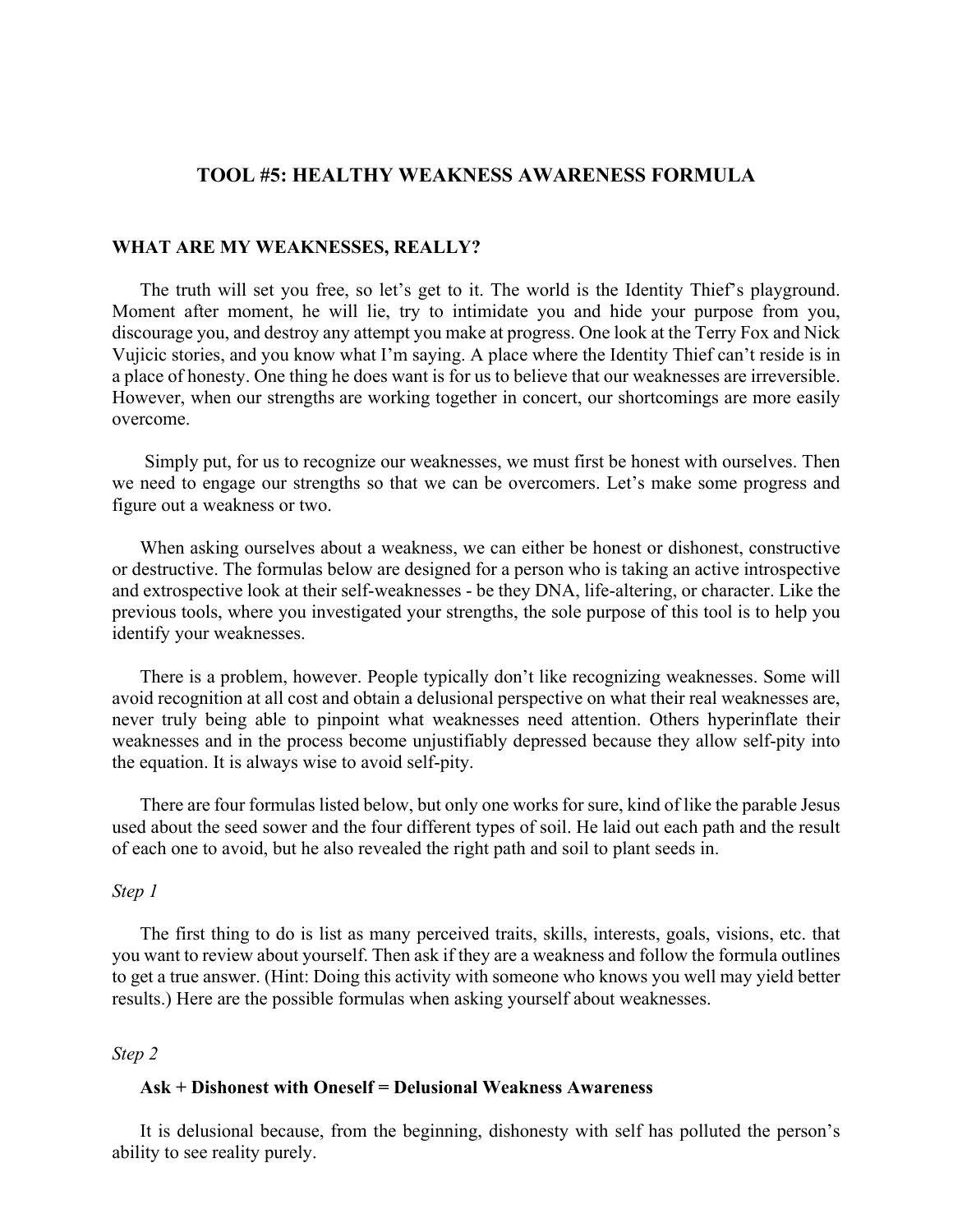An example of this could be a star running back who wants to play quarterback but constantly ignores his inaccuracy and poor arm strength, all while telling himself he is good and getting better despite no true progress.

#### **Ask + Be Honest with Oneself + Embrace Self-Pity = DepressingWeakness Awareness**

Being honest with oneself about weaknesses takes humility and is good, but dwelling on them is unmotivating, deflating, dispiriting, and depressing. Finding and sustaining progress amid a depressed attitude would be a daunting task.

An example of this would be a college student who fails five chemistry exams in a row. If he is honest, he will determine he is not doing well in chemistry. If he allows self-pity in and views chemistry with an attitude like "Dang, I'm going to fail this course, but it doesn't matter because it's just too tough for my limited mind to comprehend," he will miss the opportunity to improve and save his GPA.

#### **Ask + Be Dishonest with Oneself + Embrace Self-Pity = Destructive Weakness Awareness**

When it comes to weakness, if you're dishonest with yourself, then a lie can quickly become destructive. For instance, an all-star quarterback could begin to question his ability if he started throwing a few incomplete passes during practice. This is different from the running back because the quarterback's skill has already been realized by the coaches. Now, pressure to perform and worry about failing affects the QB. He starts asking if he's really any good or if he's surrounded by hype-men. Feelings of doubt infiltrate his confidence, stunting his growth. If he decides to dwell on those emotions and picks apart his game, all the work his coaches are doing to build up a bigtime player could be lost. If the star athlete remains in this pressure zone, he may very well find he naturally steps away from his calling and loses a huge piece of his identity in the process. The result is a destructive weakness awareness.

#### **Ask + Be Honest with Oneself + Avoid Self-Pity = Healthy Weakness Awareness**

This is the only formula that will ultimately benefit your awareness of your weaknesses.

 $\mathcal{L}_\mathcal{L} = \mathcal{L}_\mathcal{L} = \mathcal{L}_\mathcal{L} = \mathcal{L}_\mathcal{L} = \mathcal{L}_\mathcal{L} = \mathcal{L}_\mathcal{L} = \mathcal{L}_\mathcal{L} = \mathcal{L}_\mathcal{L} = \mathcal{L}_\mathcal{L} = \mathcal{L}_\mathcal{L} = \mathcal{L}_\mathcal{L} = \mathcal{L}_\mathcal{L} = \mathcal{L}_\mathcal{L} = \mathcal{L}_\mathcal{L} = \mathcal{L}_\mathcal{L} = \mathcal{L}_\mathcal{L} = \mathcal{L}_\mathcal{L}$ 

# **What are your perceived weaknesses?**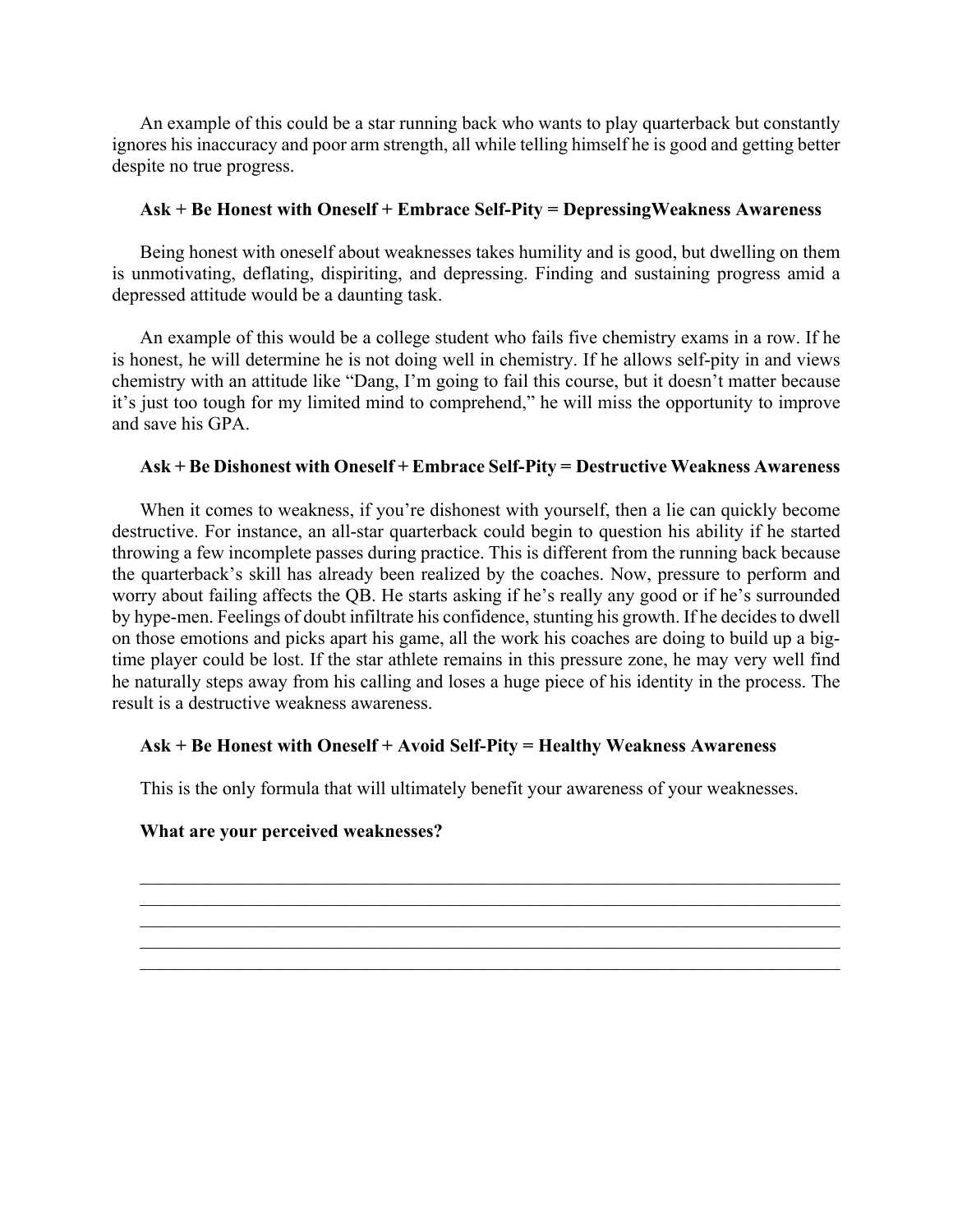# **TOOL #6: 5 TIPS FOR PASSION**

Here are some tips for discovering your passion(s):

- 1. **Always be hungry to learn.** Life can change in a minute, so when it comes to knowledge, take it in. The more you know about you, the more you know what you like or dislike.
- 2. **Always be humble.** As we pursue our passions, success will follow. You'll get good at the things you love. It's inevitable because we don't give up on what we love. The important thing is to stay humble and remember to never misuse a gift.
- 3. **Never settle.** Always give your best effort. Don't settle for less!
- 4. **Take the chance.** You indeed miss 100 percent of the shots you don't take. Be willing to take a chance on yourself. You have a great Partner on your side who wants to see you successful, but you have to take a chance and want it.
- 5. **If you fail**, **learn the lesson.** Failing isn't a bad thing. In my experience, I must say that nothing has taught me, and the professionals around me, more than our failures. Not learning from failure is what's bad. From our very first steps, to our journey through school, and finally to the career world, we have all failed at one time or another. But why did that determined baby get up and try again—and again—even after a fall? Because failure was teaching that little one a lesson: "If you want to get over to Mom or Dad, you're going to have to want it!"

 $\mathcal{L}_\mathcal{L} = \mathcal{L}_\mathcal{L} = \mathcal{L}_\mathcal{L} = \mathcal{L}_\mathcal{L} = \mathcal{L}_\mathcal{L} = \mathcal{L}_\mathcal{L} = \mathcal{L}_\mathcal{L} = \mathcal{L}_\mathcal{L} = \mathcal{L}_\mathcal{L} = \mathcal{L}_\mathcal{L} = \mathcal{L}_\mathcal{L} = \mathcal{L}_\mathcal{L} = \mathcal{L}_\mathcal{L} = \mathcal{L}_\mathcal{L} = \mathcal{L}_\mathcal{L} = \mathcal{L}_\mathcal{L} = \mathcal{L}_\mathcal{L}$ 

 $\mathcal{L}_\mathcal{L} = \mathcal{L}_\mathcal{L} = \mathcal{L}_\mathcal{L} = \mathcal{L}_\mathcal{L} = \mathcal{L}_\mathcal{L} = \mathcal{L}_\mathcal{L} = \mathcal{L}_\mathcal{L} = \mathcal{L}_\mathcal{L} = \mathcal{L}_\mathcal{L} = \mathcal{L}_\mathcal{L} = \mathcal{L}_\mathcal{L} = \mathcal{L}_\mathcal{L} = \mathcal{L}_\mathcal{L} = \mathcal{L}_\mathcal{L} = \mathcal{L}_\mathcal{L} = \mathcal{L}_\mathcal{L} = \mathcal{L}_\mathcal{L}$ 

#### **What are your internal passions?**

**What are your external passions?**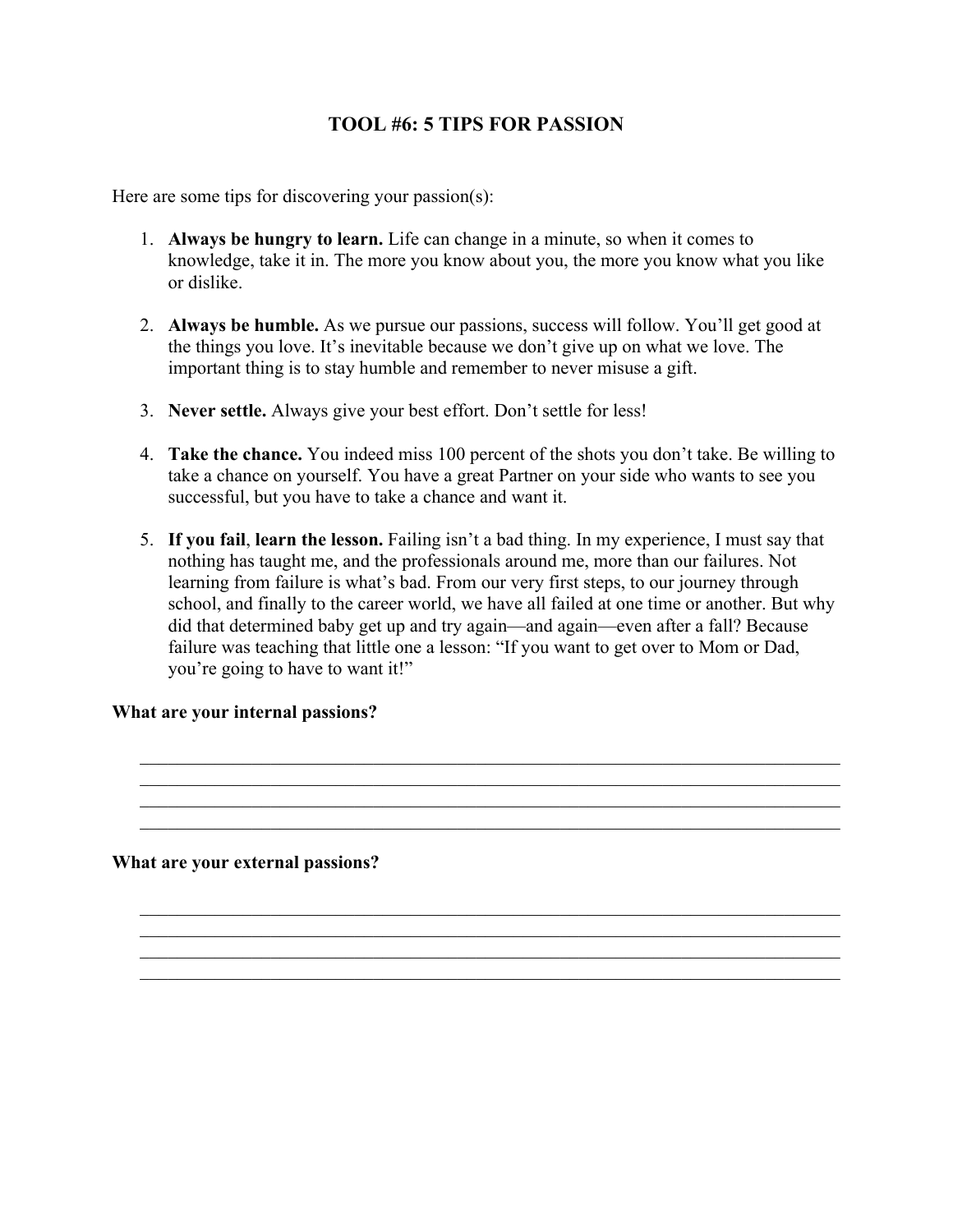# **TOOL #7: THE PASSION QUIZ**

When it comes to our passions, we need to realize that they take effort, risk, and productivity. In your own life, where do you see yourself sacrificing time, money and energy? Maybe on the weekends, you spend your time watching sports when you could be pursuing your passion for coaching. If you're willing to sacrifice hours watching football highlights, then you can apply that time to, say, coaching. Ask yourself the following questions and see if you can identify your passions: What am I hungry for?

- Why is it important to be humble?
- Have I settled?
- What is blocking me from finding my passion?
- What am I willing to sacrifice to make my passion a reality?
- What am I willing to invest in my passion?
- If today were my last day to live, what would I do?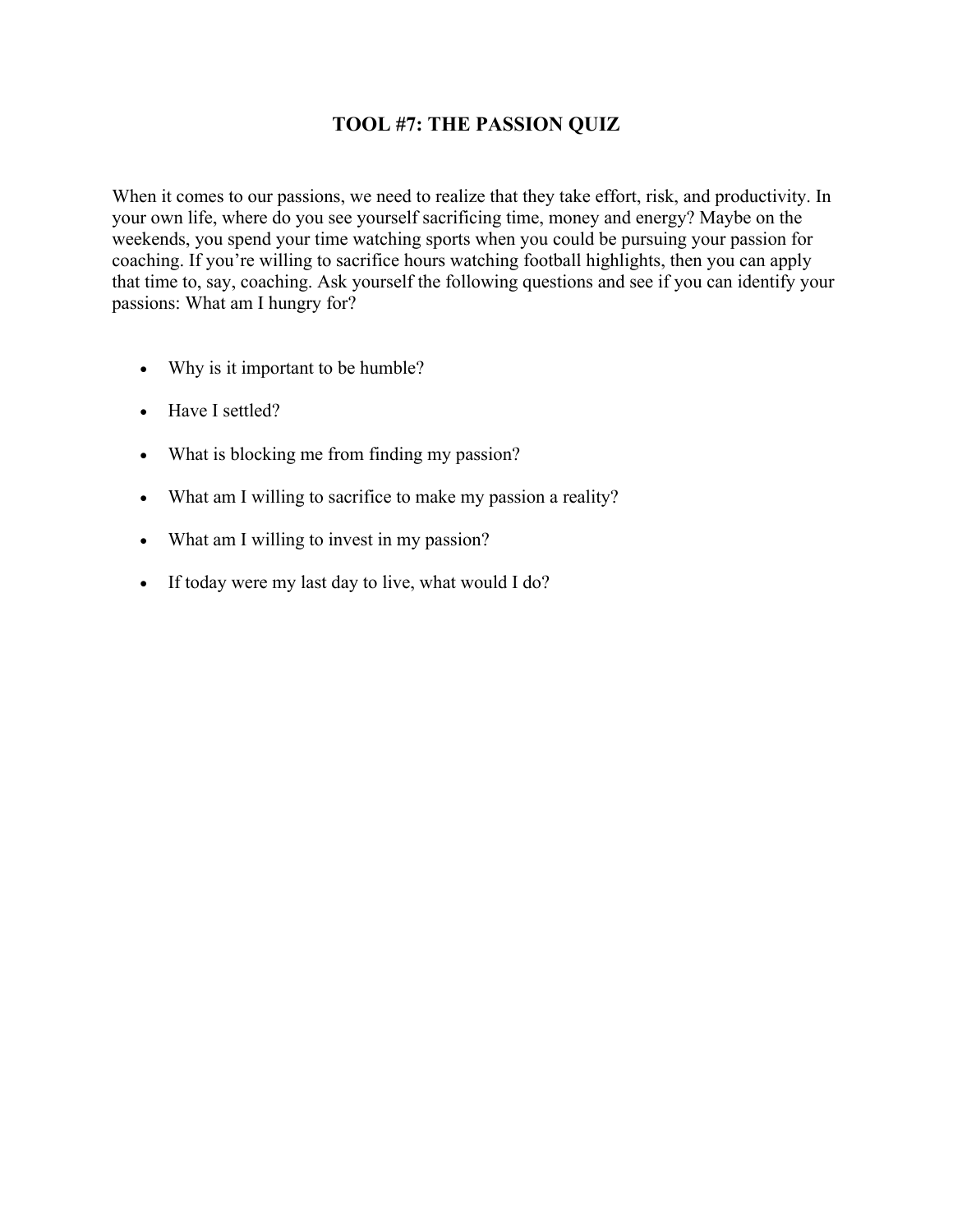# TOOL #8: 5 QUESTIONS TO IDENTIFY YOUR BRAND

Answering these five questions is critical to a whole, authentic, and powerful brand. Take a few minutes and answer these questions.

<u> 1989 - Johann Stoff, amerikansk politiker (d. 1989)</u>

<u> 1989 - Johann Stoff, amerikansk politiker (d. 1989)</u>

and the control of the control of the control of the control of the control of the control of the control of the

<u> 1989 - Johann Stoff, amerikansk politiker (d. 1989)</u>

<u> 1989 - Johann Stoff, deutscher Stoffen und der Stoffen und der Stoffen und der Stoffen und der Stoffen und der</u>

What do you stand for?

What does your name convey?

How do people label you?

What are you known for?

Why do people come to you?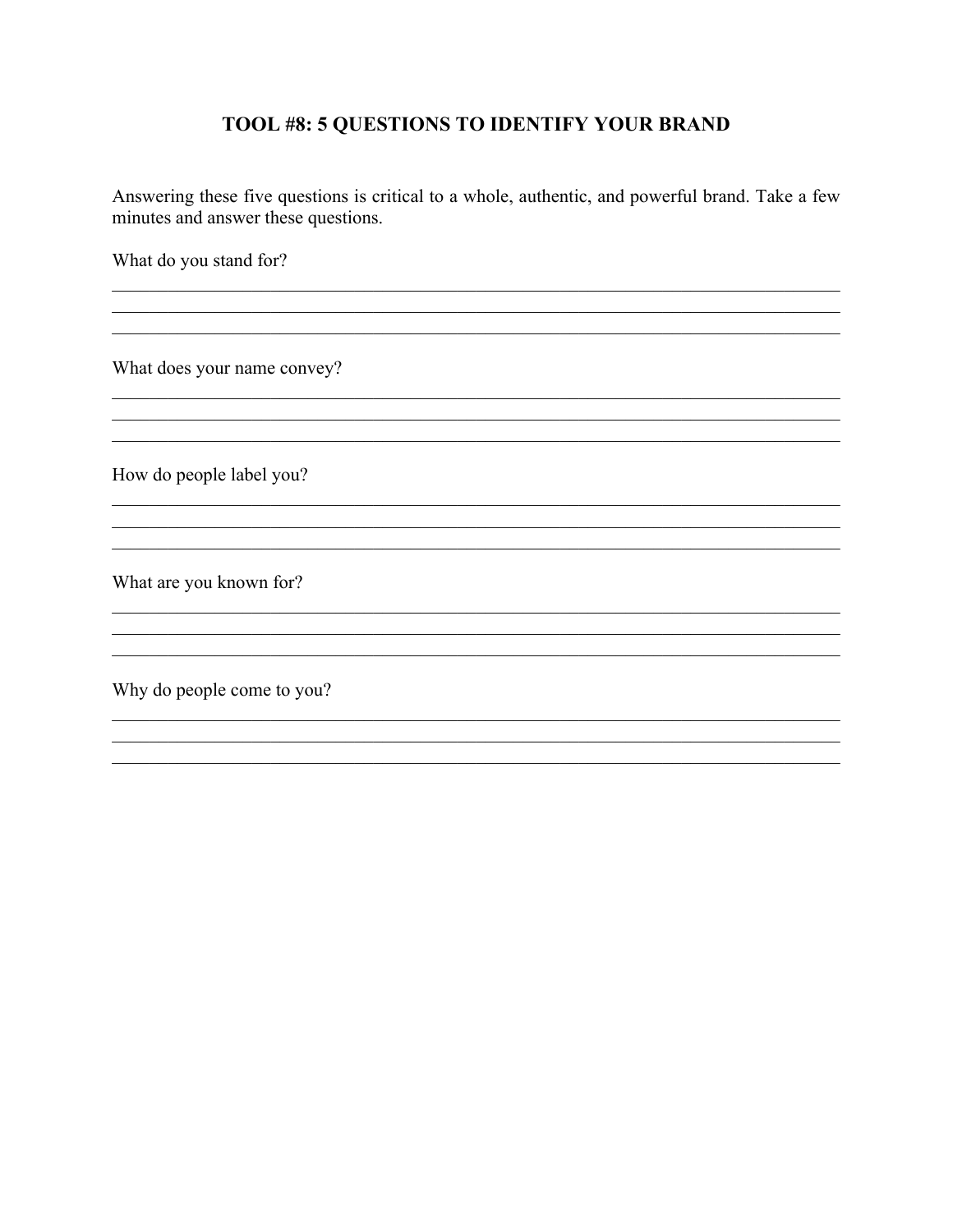# **TOOL #9: THE NOW AND SOON**

Let's take some time to build self-awareness. What are you currently known for? Write it below. Then write what you would like to be known for (a vision for the future).

#### **What are you known for now?**

| ∼<br>_. |  |
|---------|--|
| ◠<br>J. |  |
| т.      |  |
| ັ       |  |

#### **What would you like to be known for?**

| ⌒                             |  |
|-------------------------------|--|
| $\overline{\phantom{m}}\cdot$ |  |
| ി<br>. ر                      |  |
| Λ<br>┭.                       |  |
| 5                             |  |
| J.                            |  |

Think back to your passions and strengths that can help make these traits become a reality. Remember, a decision is required, and it must be intentional.

So, what are you known for? What would others say about you behind closed doors? How have you reacted or responded to the trials of life? Are you an overcomer? Here are some things I would like to be known for, and maybe you would too:

- A leader who challenges people and helps them achieve their goals.
- A parent who encourages and equips their family for generations to come.
- A person who is supportive, empathetic, and reliable to others.
- A person who creates an environment where people feel safe and comfortable to be themselves.
- An innovator who is always trying to make a difference in the community.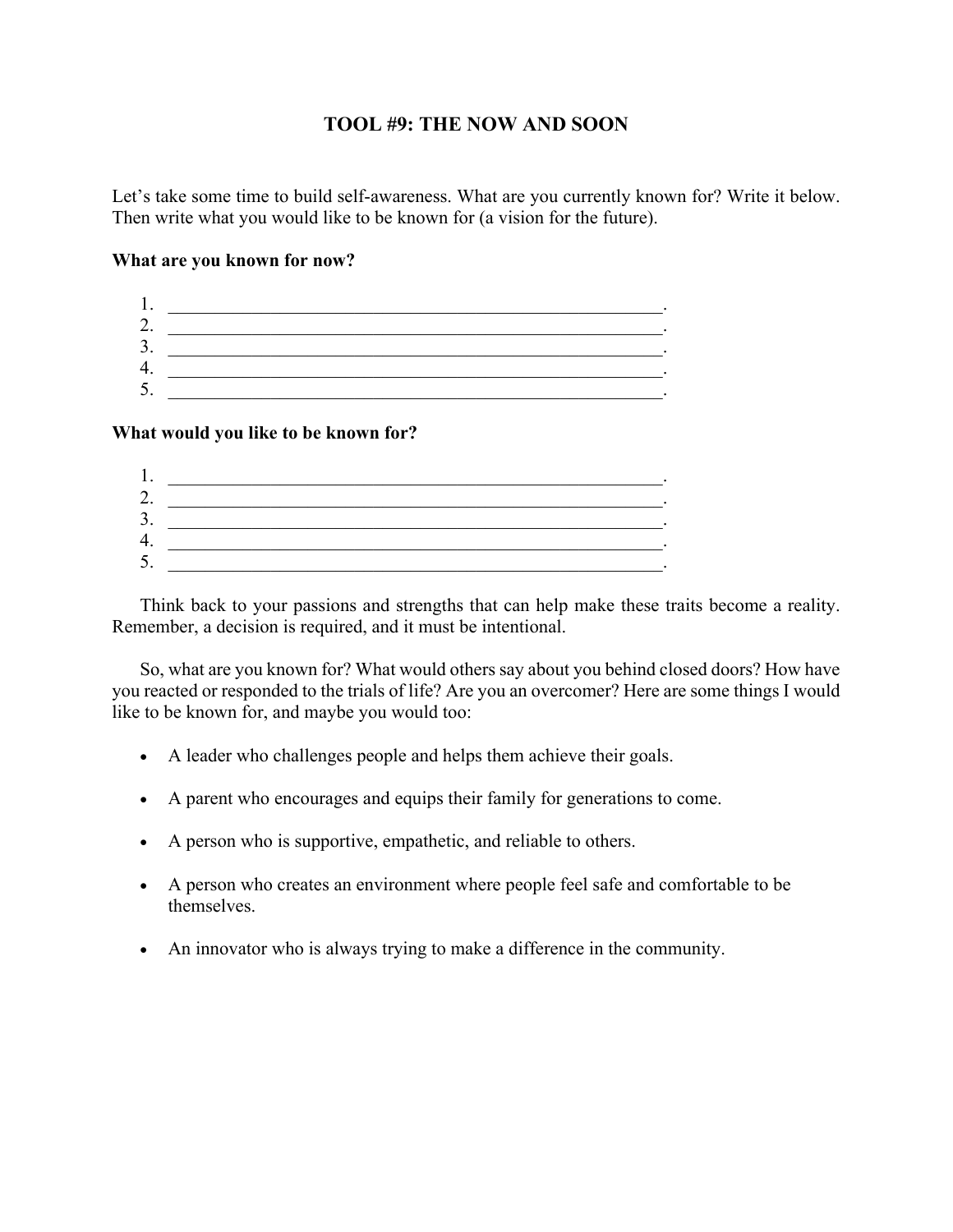# TOOL #10: WHAT DO YOU BELIEVE?

Take a few minutes and write down what your beliefs are and what they are rooted in.



Ask yourself, is this something I would die for? Yes No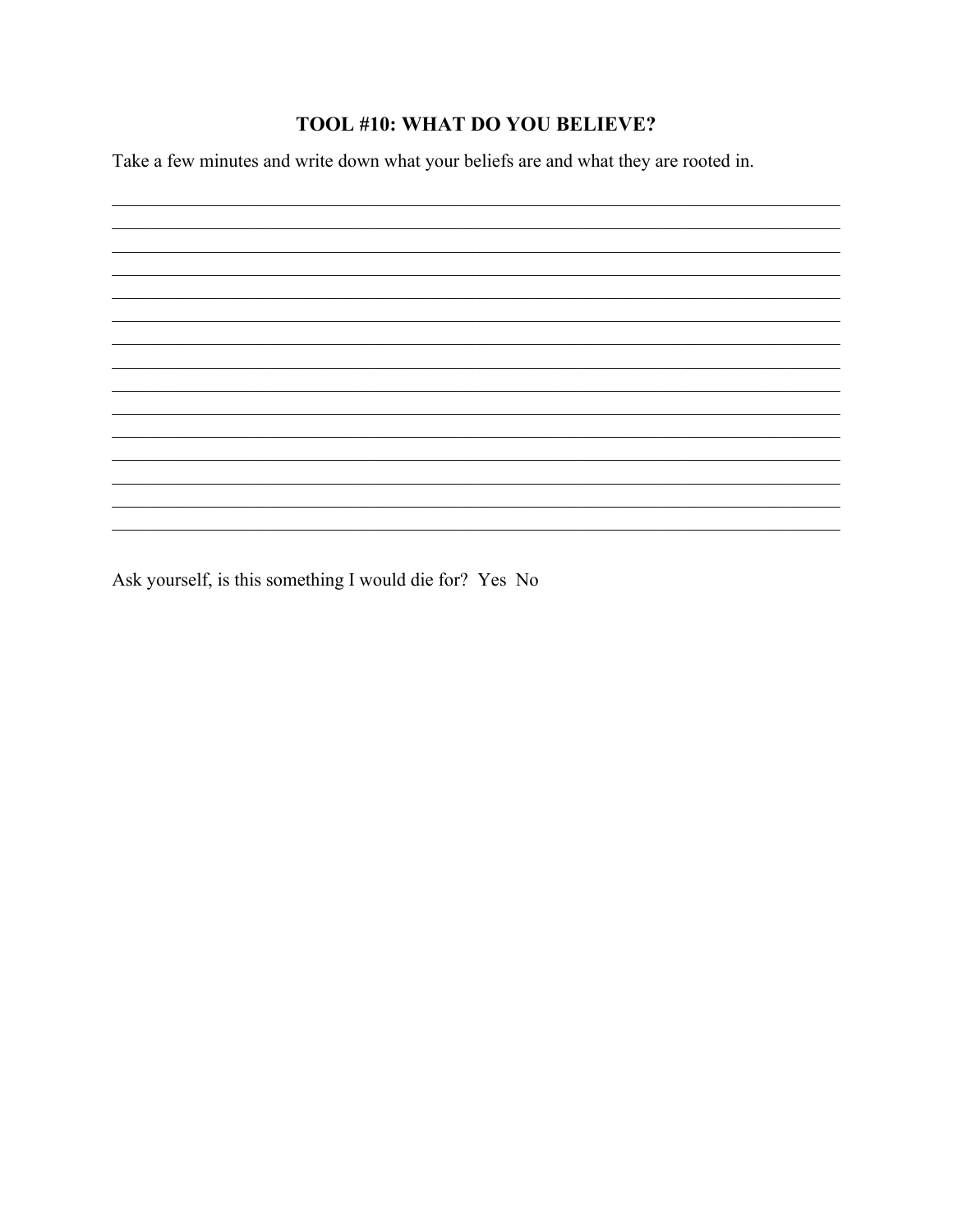# **TOOL #11: SNAPSHOT OF YOU**

The previous five questions in TOOL #8, can be powerful awareness builders when answered honestly and intentionally. If you've gone through the book and written down the answers to each question, then you've already begun equipping yourself. Take your answers and write a descriptive paragraph about what you have discovered about yourself. These questions will provide you with a snapshot of who you are today, at least in your own eyes.

 $\mathcal{L}_\mathcal{L} = \mathcal{L}_\mathcal{L} = \mathcal{L}_\mathcal{L} = \mathcal{L}_\mathcal{L} = \mathcal{L}_\mathcal{L} = \mathcal{L}_\mathcal{L} = \mathcal{L}_\mathcal{L} = \mathcal{L}_\mathcal{L} = \mathcal{L}_\mathcal{L} = \mathcal{L}_\mathcal{L} = \mathcal{L}_\mathcal{L} = \mathcal{L}_\mathcal{L} = \mathcal{L}_\mathcal{L} = \mathcal{L}_\mathcal{L} = \mathcal{L}_\mathcal{L} = \mathcal{L}_\mathcal{L} = \mathcal{L}_\mathcal{L}$ 

 $\mathcal{L}_\mathcal{L} = \{ \mathcal{L}_\mathcal{L} = \{ \mathcal{L}_\mathcal{L} = \{ \mathcal{L}_\mathcal{L} = \{ \mathcal{L}_\mathcal{L} = \{ \mathcal{L}_\mathcal{L} = \{ \mathcal{L}_\mathcal{L} = \{ \mathcal{L}_\mathcal{L} = \{ \mathcal{L}_\mathcal{L} = \{ \mathcal{L}_\mathcal{L} = \{ \mathcal{L}_\mathcal{L} = \{ \mathcal{L}_\mathcal{L} = \{ \mathcal{L}_\mathcal{L} = \{ \mathcal{L}_\mathcal{L} = \{ \mathcal{L}_\mathcal{$  $\mathcal{L}_\mathcal{L} = \mathcal{L}_\mathcal{L} = \mathcal{L}_\mathcal{L} = \mathcal{L}_\mathcal{L} = \mathcal{L}_\mathcal{L} = \mathcal{L}_\mathcal{L} = \mathcal{L}_\mathcal{L} = \mathcal{L}_\mathcal{L} = \mathcal{L}_\mathcal{L} = \mathcal{L}_\mathcal{L} = \mathcal{L}_\mathcal{L} = \mathcal{L}_\mathcal{L} = \mathcal{L}_\mathcal{L} = \mathcal{L}_\mathcal{L} = \mathcal{L}_\mathcal{L} = \mathcal{L}_\mathcal{L} = \mathcal{L}_\mathcal{L}$ 

 $\mathcal{L}_\mathcal{L} = \mathcal{L}_\mathcal{L} = \mathcal{L}_\mathcal{L} = \mathcal{L}_\mathcal{L} = \mathcal{L}_\mathcal{L} = \mathcal{L}_\mathcal{L} = \mathcal{L}_\mathcal{L} = \mathcal{L}_\mathcal{L} = \mathcal{L}_\mathcal{L} = \mathcal{L}_\mathcal{L} = \mathcal{L}_\mathcal{L} = \mathcal{L}_\mathcal{L} = \mathcal{L}_\mathcal{L} = \mathcal{L}_\mathcal{L} = \mathcal{L}_\mathcal{L} = \mathcal{L}_\mathcal{L} = \mathcal{L}_\mathcal{L}$ 

 $\mathcal{L}_\mathcal{L} = \mathcal{L}_\mathcal{L} = \mathcal{L}_\mathcal{L} = \mathcal{L}_\mathcal{L} = \mathcal{L}_\mathcal{L} = \mathcal{L}_\mathcal{L} = \mathcal{L}_\mathcal{L} = \mathcal{L}_\mathcal{L} = \mathcal{L}_\mathcal{L} = \mathcal{L}_\mathcal{L} = \mathcal{L}_\mathcal{L} = \mathcal{L}_\mathcal{L} = \mathcal{L}_\mathcal{L} = \mathcal{L}_\mathcal{L} = \mathcal{L}_\mathcal{L} = \mathcal{L}_\mathcal{L} = \mathcal{L}_\mathcal{L}$ 

\_\_\_\_\_\_\_\_\_\_\_\_\_\_\_\_\_\_\_\_\_\_\_\_\_\_\_\_\_\_\_\_\_\_\_\_\_\_\_\_\_\_\_\_\_\_\_\_\_\_\_\_\_\_\_\_\_\_\_\_\_\_\_\_\_\_\_\_\_\_\_\_\_\_\_

 $\mathcal{L}_\mathcal{L} = \{ \mathcal{L}_\mathcal{L} = \{ \mathcal{L}_\mathcal{L} = \{ \mathcal{L}_\mathcal{L} = \{ \mathcal{L}_\mathcal{L} = \{ \mathcal{L}_\mathcal{L} = \{ \mathcal{L}_\mathcal{L} = \{ \mathcal{L}_\mathcal{L} = \{ \mathcal{L}_\mathcal{L} = \{ \mathcal{L}_\mathcal{L} = \{ \mathcal{L}_\mathcal{L} = \{ \mathcal{L}_\mathcal{L} = \{ \mathcal{L}_\mathcal{L} = \{ \mathcal{L}_\mathcal{L} = \{ \mathcal{L}_\mathcal{$ 

1. What are your strengths?

2. What are your weaknesses?

3. What are you passionate about?

4. What is your brand?

5. What do you believe?

Here is what my Snapshot looked like when I originally did it:

*My name is Joe Pellegrino. My strengths include public speaking, teaching, coaching, leadership, perseverance, creativity, drive, and vision. My weaknesses are self-confidence, writing, and detailed work*. *I sometimes struggle with integrity and saying no to others. I am passionate about seeing others, especially men, become all they were created to be. I am also passionate about my family, whom I love very much. I also love the game of baseball, through which I have learned so much about life. At one time, my brand was not good, but I now believe that has all changed. People who know me believe I am a man who cares very much about others and wants to see them attain purpose and success in their lives, and that I will do what I can to help them get there. I also believe people trust me and that if I say I will do something, it will be done. I believe in the words of the Bible and therefore believe that Jesus is the Savior of the world. I believe I was made for a purpose, and that is why I do what I do. I believe this because I have gone through life with me being the focus, and nothing ever worked. While I experienced*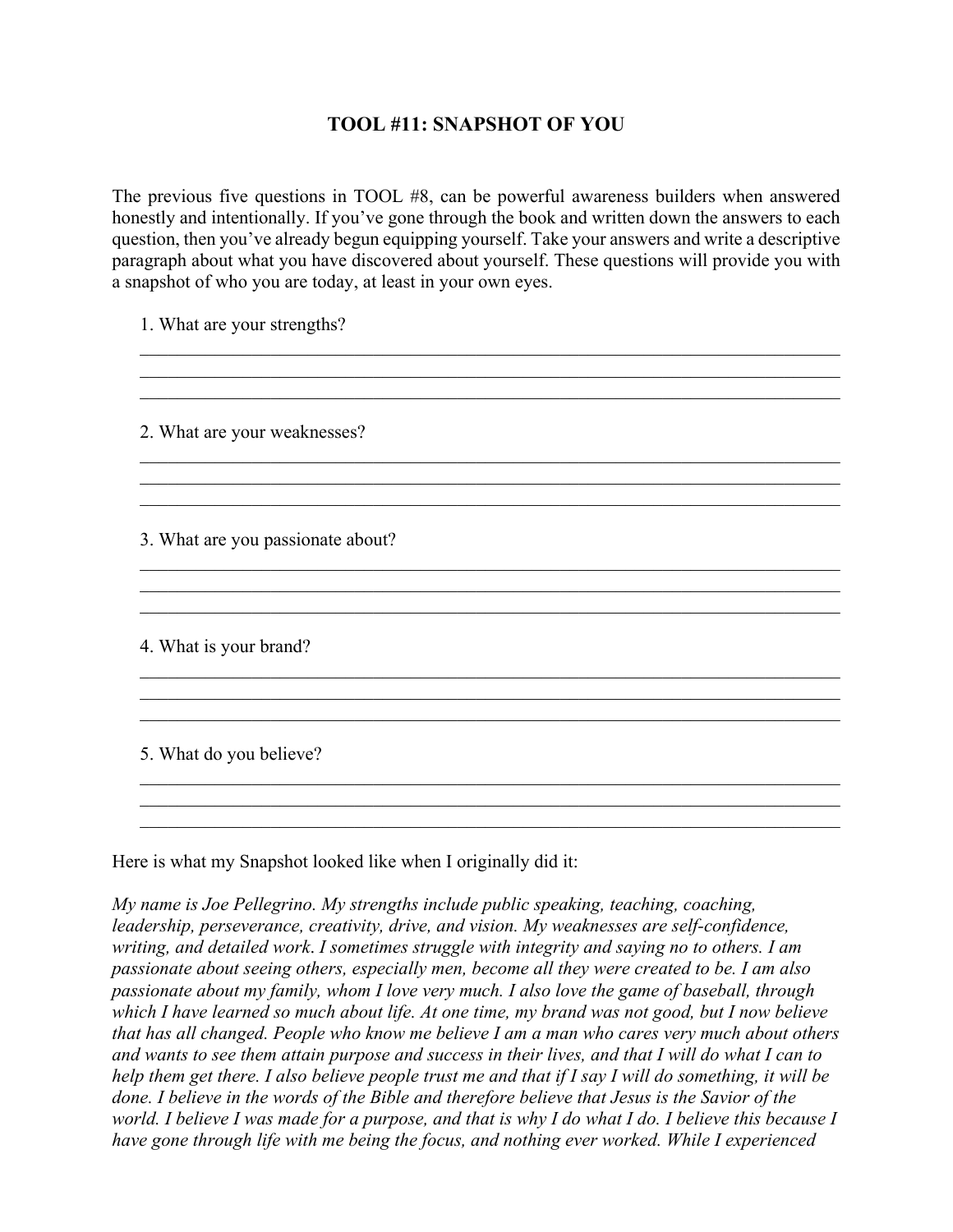success, there was never true fulfillment or joy. After studying the Scriptures and opening my eyes to the world around me, I saw the truth. My belief system allowed me to unleash a purposeful identity in my life.

Now compose your Snapshot of You (use another sheet of paper if necessary):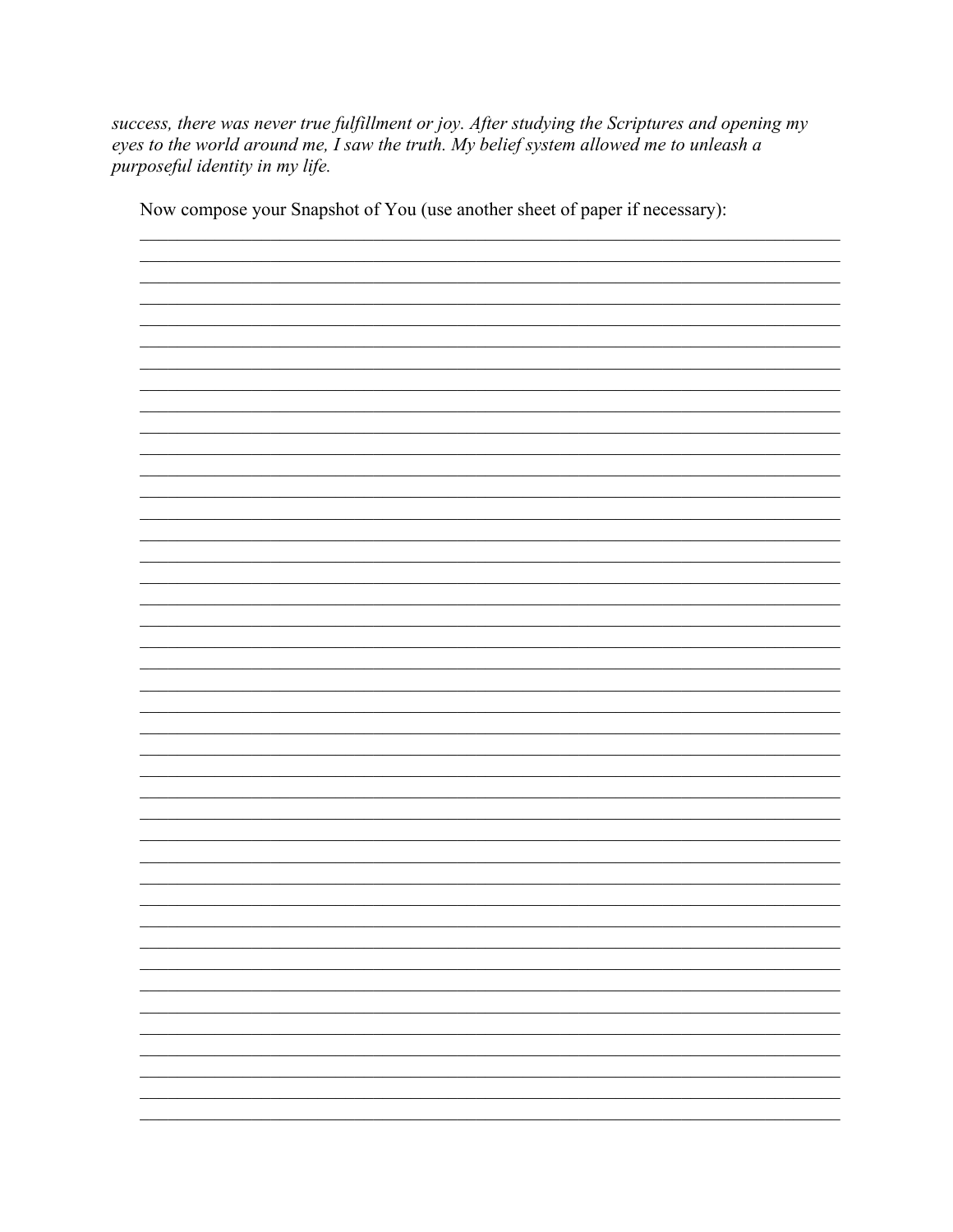# **TOOL #12: FAILURE FOR THOUGHT**

Take a moment and write down your top two failures in life (use some details, no one but you has to read this) and see the lessons they have imparted to you, no matter their nature, from your perspective (positive or negative).

<u> 1989 - Johann Stoff, amerikansk politiker (d. 1989)</u>

<u> 1989 - Johann Stoff, amerikansk politiker (d. 1989)</u>

**Failure 1:** 

What was the outcome?

What did you learn?

How have you used this to make you a better person?

If not, how could you?

**Failure 2:** 

What was the outcome?

What did you learn?

How have you used this to make you a better person?

If not, how could you?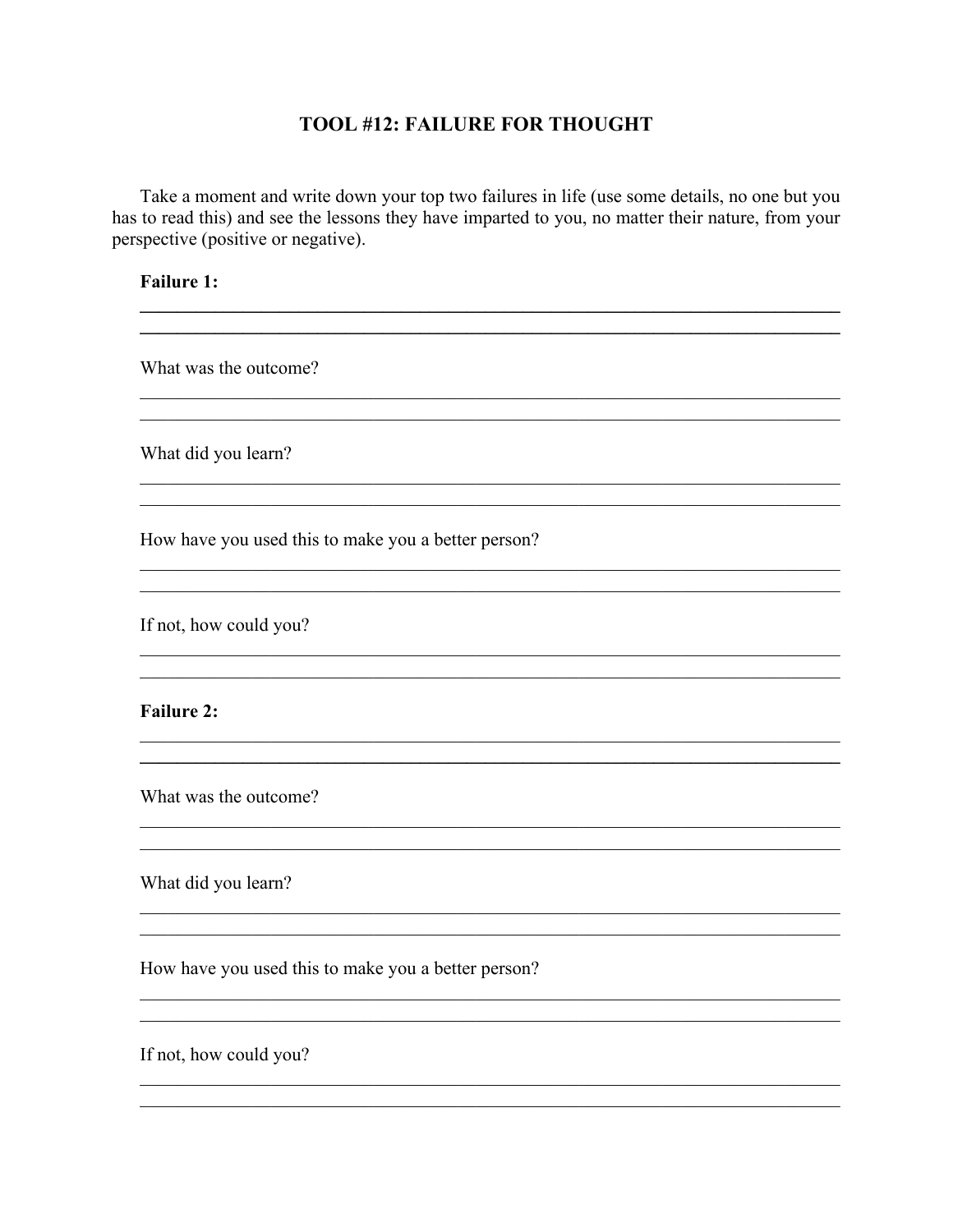#### **TOOL #13: TWO-PATHS VENN DIAGRAM**

Below is a Venn diagram partially filled out with what I believe are unique to each road, and also those that are congruent between each road. If you're at a crossroads as to which direction to go, take an honest look at what each path offers. Put your dream—for example, producing a movie—on the right side. Now put the other option—such as accepting a promotion at CVS—on the left. Then fill in the rest.



Which road do you want to choose? Circle: *Left* or *Right*